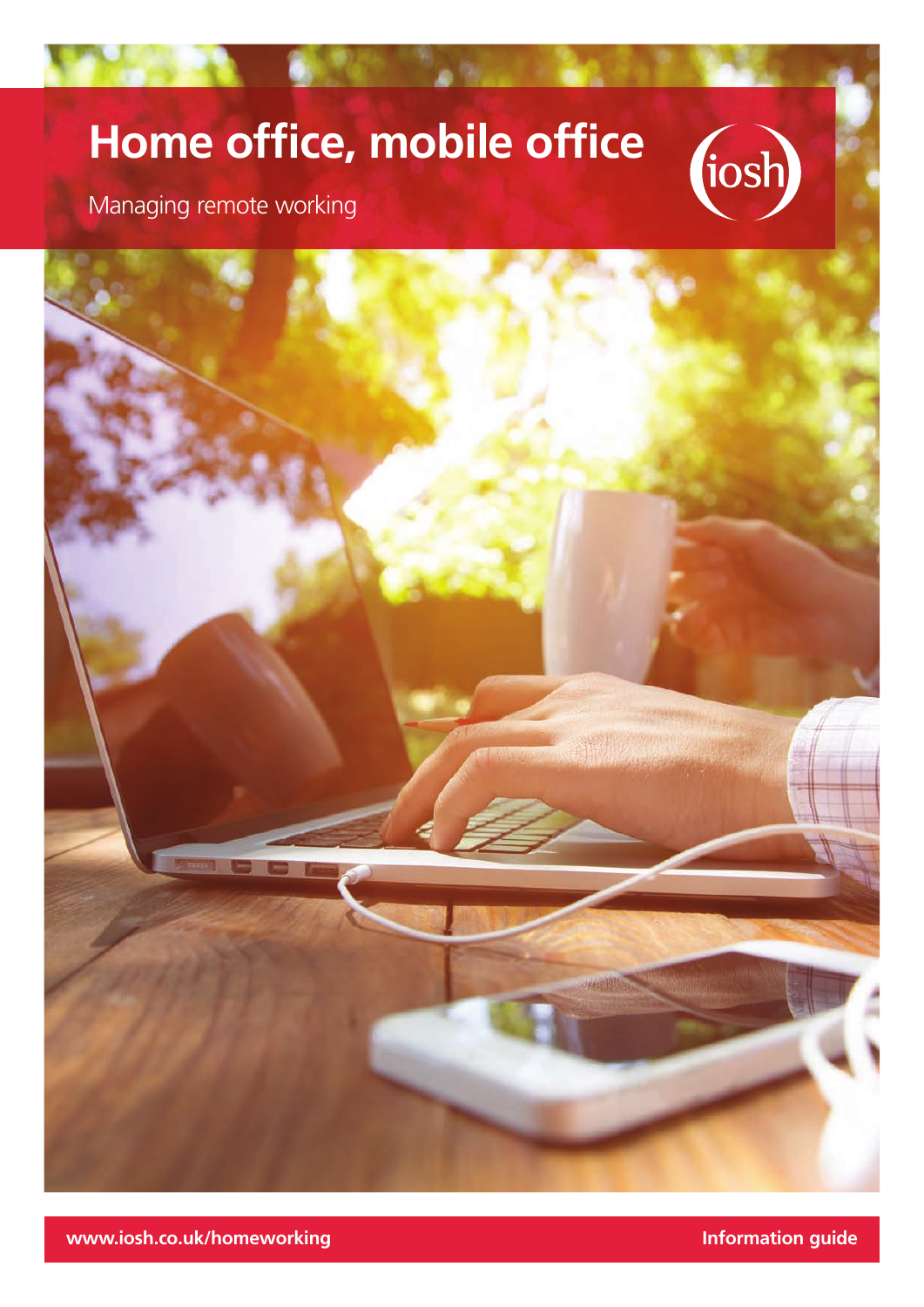IOSH publishes a range of free technical guidance. Our guidance literature is designed to support and inform members and motivate and influence health and safety stakeholders.

#### Home office, mobile office? Managing remote working

Advances in information technology mean that more and more people are working away from the office. Remote working has many advantages – including reduced costs for employers and greater flexibility for employees – but it also raises different health and safety concerns.

Our guide explains how to protect your staff and improve efficiency by managing the risks sensibly. It also includes some assessment checklists to help you manage remote working.

This guide refers to UK law, statistics and examples. The general principles and advice apply outside the UK, but if you're reading this in a non-UK context, you should be aware of possible differences and may need to use data from your own country.

If you have any comments or questions about this guide, please contact Research and Information Services at IOSH:

- $-t + 44 (0)116 257 3100$
- [researchandinformation@iosh.co.uk](mailto:?subject=)

PDF versions of this and other guides are available at [www.iosh.co.uk/](http://www.iosh.co.uk/freeguides)  [freeguides](http://www.iosh.co.uk/freeguides).

Our materials are reviewed at least once every three years. This document was last reviewed and revised in December 2014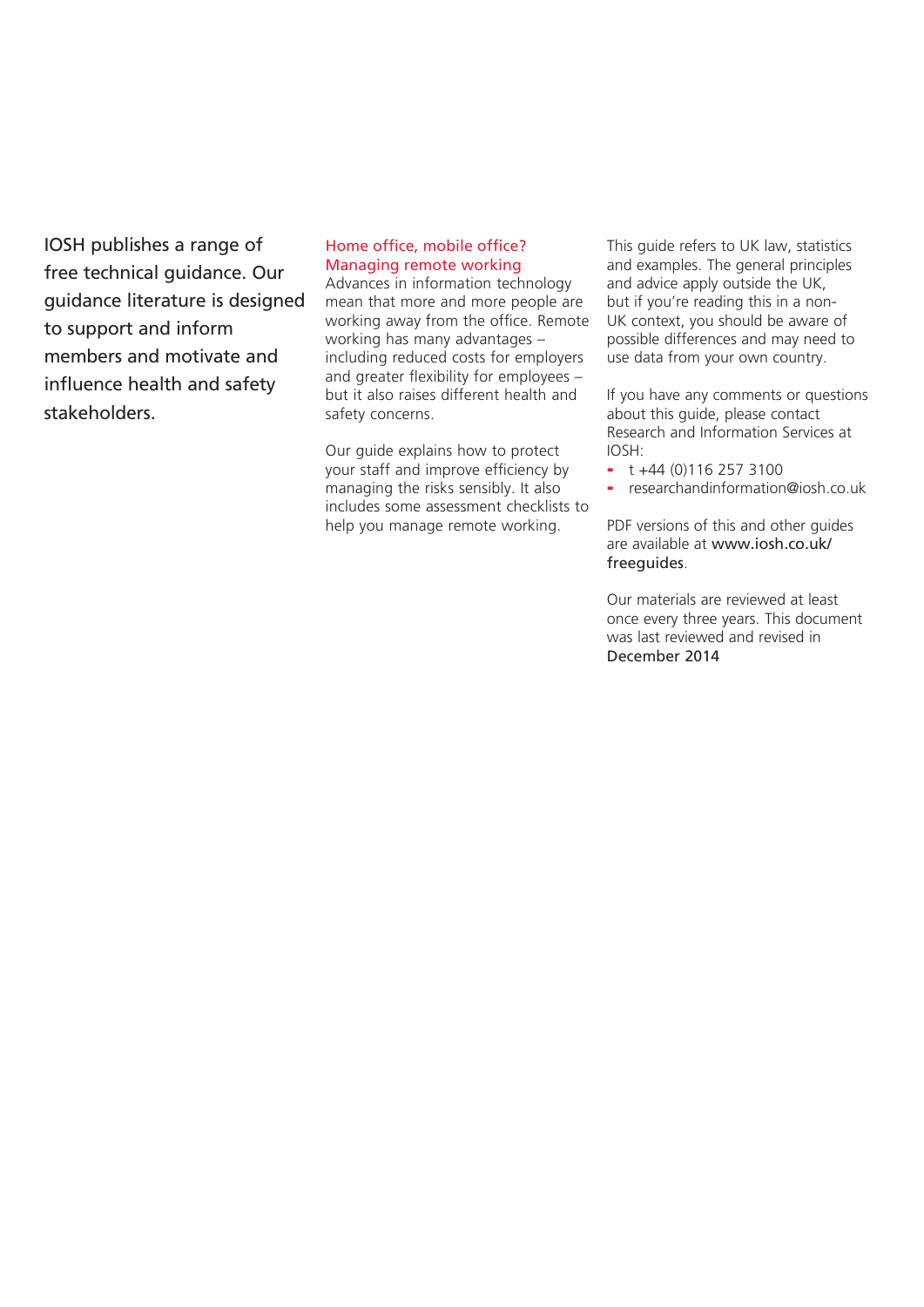# **Contents**

|     | 1 What is remote working?                      | 02 |
|-----|------------------------------------------------|----|
|     | 2 Risk assessment – introduction               | 03 |
| 3.  | Work environment                               | 04 |
| 4   | Work equipment                                 | 05 |
|     | 5 Mental wellbeing                             | 06 |
|     | <b>6</b> Travelling                            | 07 |
|     | 7 Working alone                                | 08 |
|     | 8 Monitoring remote workers' health and safety | 09 |
|     | More information                               | 10 |
|     | <b>Checklists</b>                              |    |
| -1. | Assessment checklist for remote working        | 11 |
|     | 2 Feedback checklist for remote workers        | 15 |
|     | <b>3</b> Audit checklist for remote working    | 16 |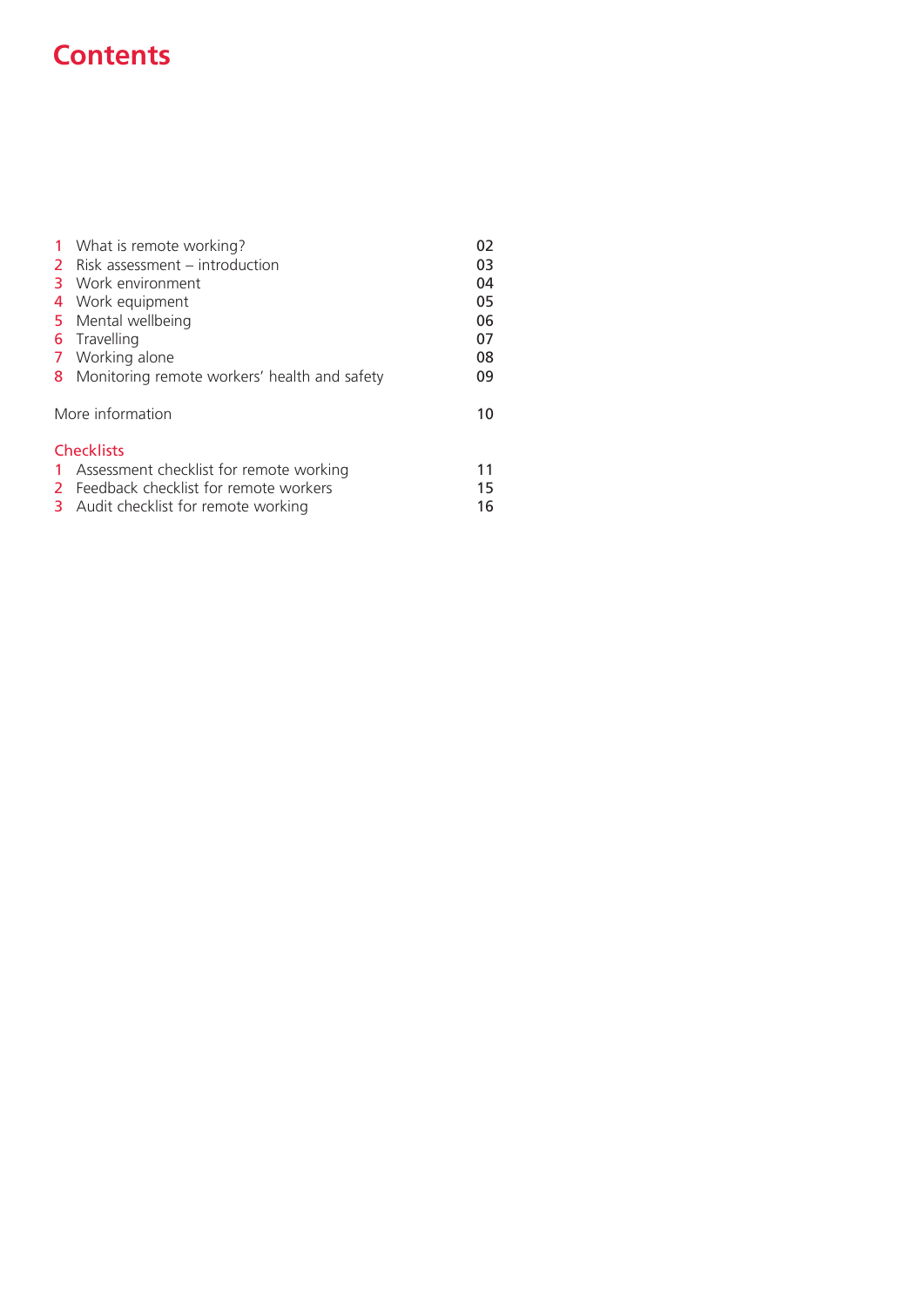### **1 What is remote working?**

Remote working is a way of working 'at a distance', using information technology (IT) to allow employees to undertake work away from the employers' premises. Remote workers can be based at home, occasionally work from home, or be mobile and connected from anywhere in the world. Remote working has increased dramatically as IT has developed. In particular, laptops, hand-held computers and smartphones mean that many people now find their job includes remote working to some extent.

Remote working offers many advantages to the employer and employee, by reducing costs of accommodation and travel, allowing flexible working and improving work efficiency. But it also brings its own health and safety hazards, from working in isolation to a lack of control over the work environment.

Organisations involved in remote working need policies and procedures to make sure they manage the hazards effectively. This IOSH guide covers some of the health and safety management issues that employers and their health and safety advisers need to consider when developing a remote working policy. There's more information on other aspects of managing remote workers in the publications listed at the end of the guide.

*Home office, mobile office,* focuses on home-based and mobile 'office' work and, though it's based on UK standards, it addresses issues found anywhere.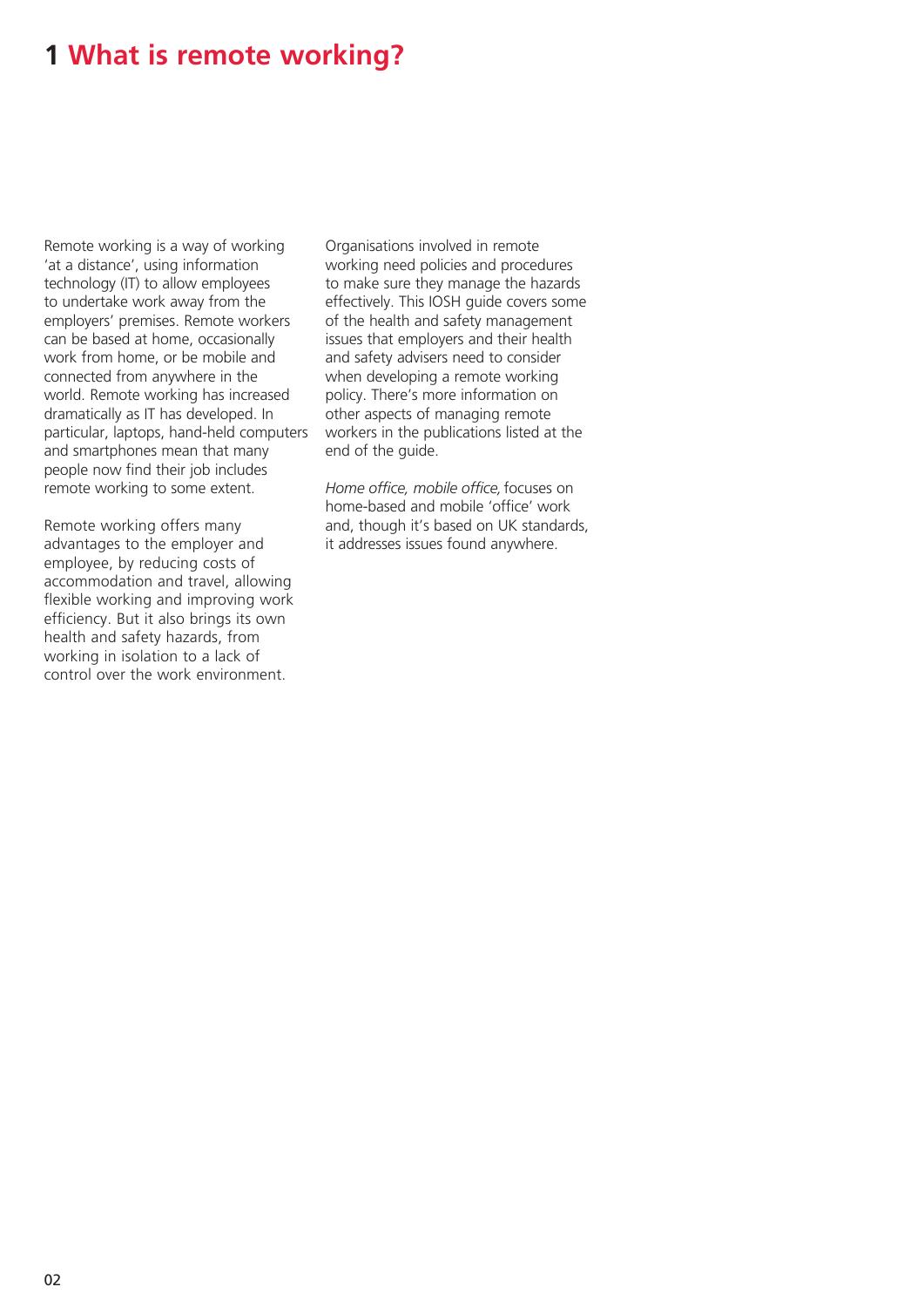### **2 Risk assessment – introduction**

You'll need to look at the risks from both perspectives – your organisation's and the individual worker's.

It's best to start at the organisational level by asking some basic questions:

- How many staff are working remotely and how many are likely to do so in the future?
- What's the geographical spread of remote workers?
- What types of activity are involved?
- Are remote workers working from home, from other work locations, or travelling from place to place?

The way you manage health and safety risks will depend on all these factors – our 'Audit checklist for remote working' will help you assess your current situation.

You need to consider risks associated with using computers and work equipment, stress, lone working, manual handling, fire and so on. The assessments need to take account of the specific work environment and needs of each employee, so a major consideration will be how you manage individual assessments for many remote workers over a wide geographic area. You may need to train remote workers to carry out their own assessments, with the manager or trained assessor only becoming involved when there are specific problems that the remote worker can't deal with.

Checklists and/or interactive computerbased packages can lead inexperienced staff through the risk assessment process. Asking the remote worker to provide a plan or photo of the workstation can help the manager check that the assessment is adequate. Health and safety advisers can provide guidance on the best way to manage assessments, help with training and provide advice on specific issues. Our 'Feedback checklist for office remote workers' and 'Assessment checklist for remote working' can help with the risk assessment process.

The main risk assessment issues you need to consider are:

- work environment
- work equipment
- mental wellbeing
- travelling
- working alone
- fire.

As an employer, you should tell your employer's liability insurance company that you're arranging remote working for your staff. It's also a good idea to recommend that your employees discuss working from home with their home insurance provider.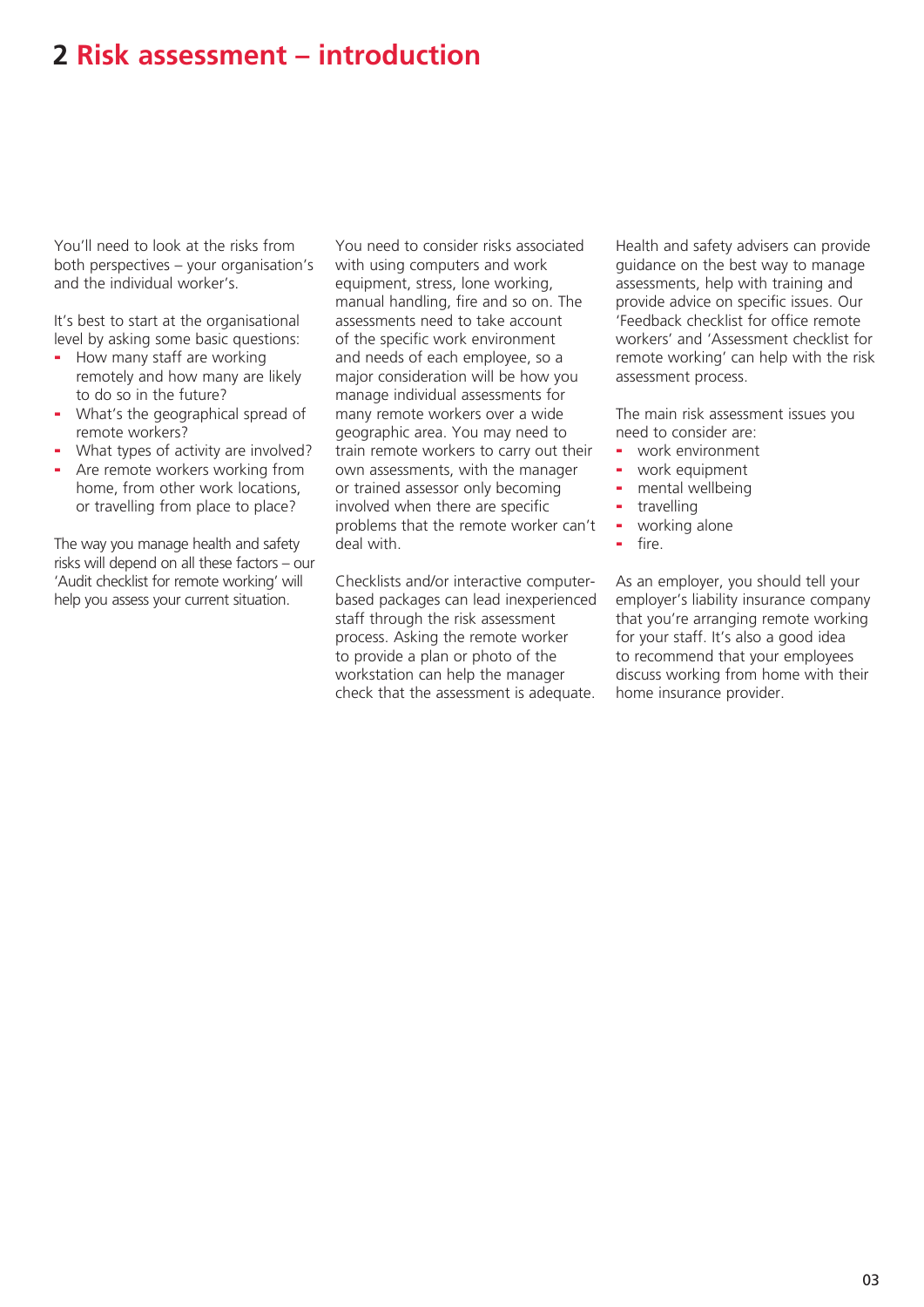### **3 Work environment**

#### Working from home

There's a fine line between taking reasonable precautions and invading personal privacy. But you do need to assess the risks of issues such as available space and lighting. As a minimum, there should be enough room for work to be carried out, including space for the workstation, other equipment (eg printers) and storage of materials. If the employee is working permanently from home, they should ideally choose one room as their office. This reduces physical intrusion into the home, helps keep domestic interruptions to a minimum and reduces risks to other people at home (eg young children). If the room is lockable, so much the better – this improves the security of your equipment and data.

Sheds and garages are not generally recommended for remote working because it's often impossible to control security and the working environment. You should also be careful about letting your staff choose attics and

cellars, because these spaces often have limited access, poor temperature or ventilation control and a lack of natural light.

General health and safety hazards need to be considered by both the employer and the worker because employers have little direct control over the home workplace. There should be suitable access to the work room and the employee needs to ensure good standards of housekeeping, including adequate lighting, removing trailing leads and not using the floor or high shelves for storage.

Remote workers must make sure they use equipment correctly and take reasonable care of their own health and safety. They must also be aware of the risks their work poses to other people, such as family members (including children).

If you specifically recruit someone for a remote working job, it's relatively easy to set minimum requirements for their workspace. More often, however, employers try to free up office space by asking existing employees to spend more time working from home, or employees, equipped with portable computers, ask to work from home. If someone is working from home only part of the time, the assessment of whether the home provides a suitable workplace should take this into account.

#### Working at other employers' workplaces

If your staff are working at another employer's premises as outsourced contract staff, the health and safety arrangements and responsibilities should be included in a contract. This agreement must ensure, as a minimum, that a suitable workspace is provided and emergency arrangements are clear, and it must specify who is responsible for carrying out risk assessments and providing workstation equipment.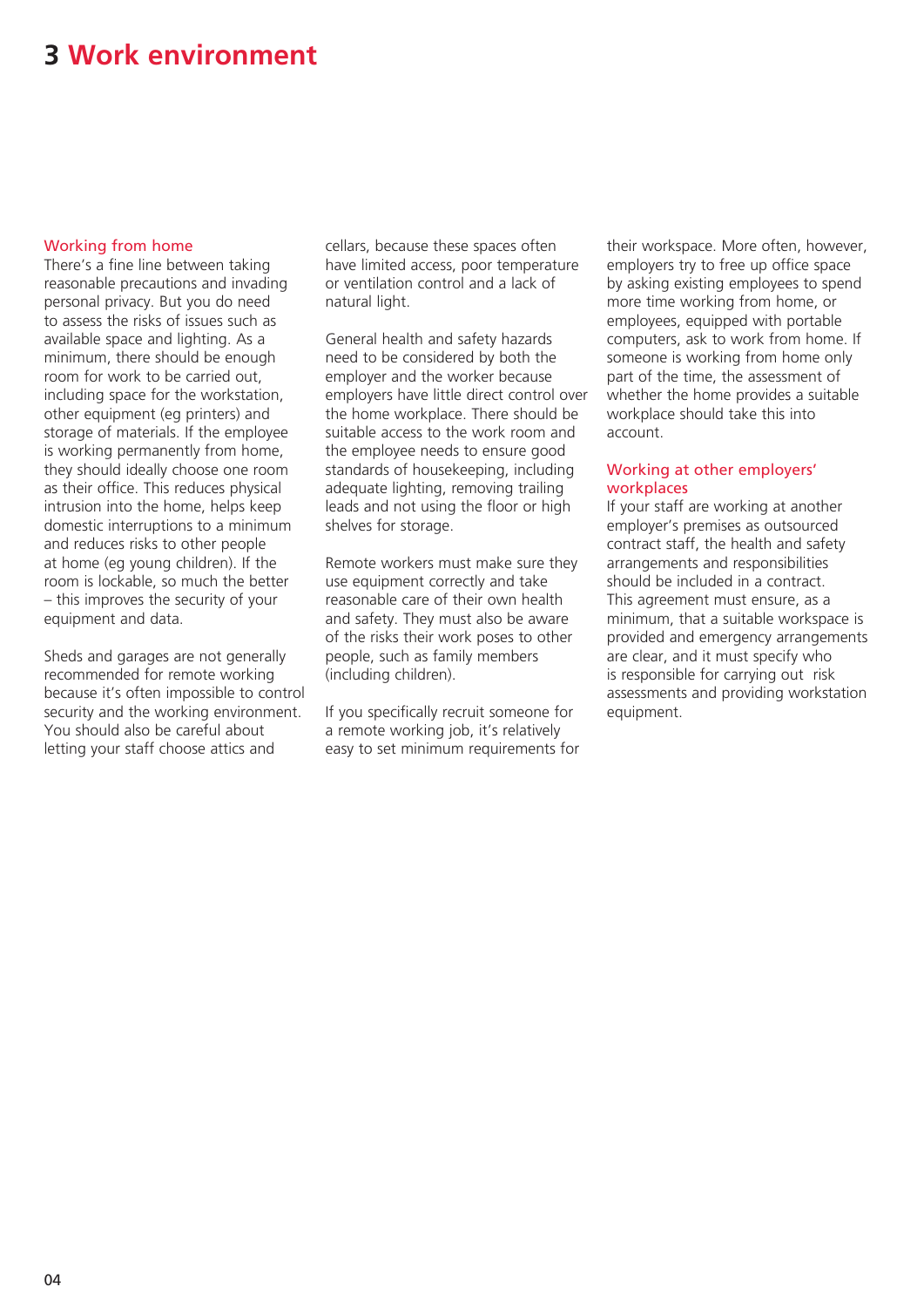# **4 Work equipment**

You should apply similar furniture and equipment standards to a home workstation as you would in an office. A suitable desk and adjustable chair will normally be needed. These should be ergonomically designed to reduce the risk of musculoskeletal problems. Allowing employees some choice in style will enable them to choose equipment that suits the décor of their house.

You may need to provide accessory equipment, such as task lighting to supplement domestic lighting. Some work or office equipment (eg certain types of shredder) is not suitable for domestic situations where young children are present. In these cases it may be more appropriate to supply equipment intended for domestic use.

If employees only occasionally work from home, it's generally fine for them to use their own equipment to log in to work networks.

#### Computer workstations

Permanent computer workstations need to be competently assessed and legally compliant as a minimum. Accessories such as footrests and document holders may be necessary – this will be determined by the workstation risk assessment.

If the employee is travelling from place to place, their equipment needs to be light and portable. In such cases a laptop is typically provided. Laptops can themselves present a hazard, as they have limited adjustability. Minimising the amount of time spent using a laptop, and taking regular rest breaks, will help.

If an employee is based at home and uses a laptop regularly for long periods at the same workstation, you'll need to provide accessories, such as a mouse, keyboard, screen (or laptop riser) or docking station. The specific details should be determined through the workstation assessment, taking account of the user's needs, space restrictions and how long they spend at the computer.

The Health and Safety Executive (HSE) has produced guidance on computer workstation assessment – see our 'Further reading' section.

#### Maintaining equipment and electrical safety

You need to consider how you'll carry out scheduled and breakdown maintenance of work equipment. You can help reduce frustration and wasted work time by providing:

- good instruction and training on how to use software and manage minor equipment failures
- a dedicated helpline
- a procedure for returning items via a courier
- a supply of spare items to replace faulty equipment temporarily.

Alternatively, it may be possible for an IT service group to visit employees at their homes to carry out maintenance and repairs.

Portable electrical items – from laptops to mobile phone chargers – require regular inspection to check that they're still safe. Some equipment may also need combined inspection and testing. IT equipment often requires only visual inspection by a competent person. This could be done by the employee (after suitable training) or during

monitoring visits. Choosing low-voltage or double-insulated equipment means the need for regular electrical testing can be minimised. The HSE has published guidance on electrical safety in offices – see the 'Further reading' section.

Clearly you can't be responsible for the whole domestic electrical system at your employees' homes. Nevertheless, if you have concerns about electrical safety or the availability of sockets (leading to trailing leads or over-use of extension leads), you'll need to agree with the employee how these hazards will be controlled

#### Transporting equipment

Manual handling hazards are an important consideration when you assess the suitability of work equipment for mobile workers. The advantages that smaller, lightweight equipment may have in reducing manual handling risks need to be balanced against potentially increased ergonomic risks in using such equipment. To reduce the need for staff to carry unbalanced loads by hand, consider providing backpacks or wheeled trolleys. You should always give your employees some say in the type of equipment chosen.

Workers may need to transport additional items, such as brochures and files. Manual handling risk assessments will be necessary to determine how to control any risks. Depending on the assessment, you may need to consider:

- reducing loads
- using a wheeled case or trolley
- training your staff in good lifting techniques.

The HSE has published extensive guidance on manual handling assessment – the most relevant ones are listed at the end of this guide.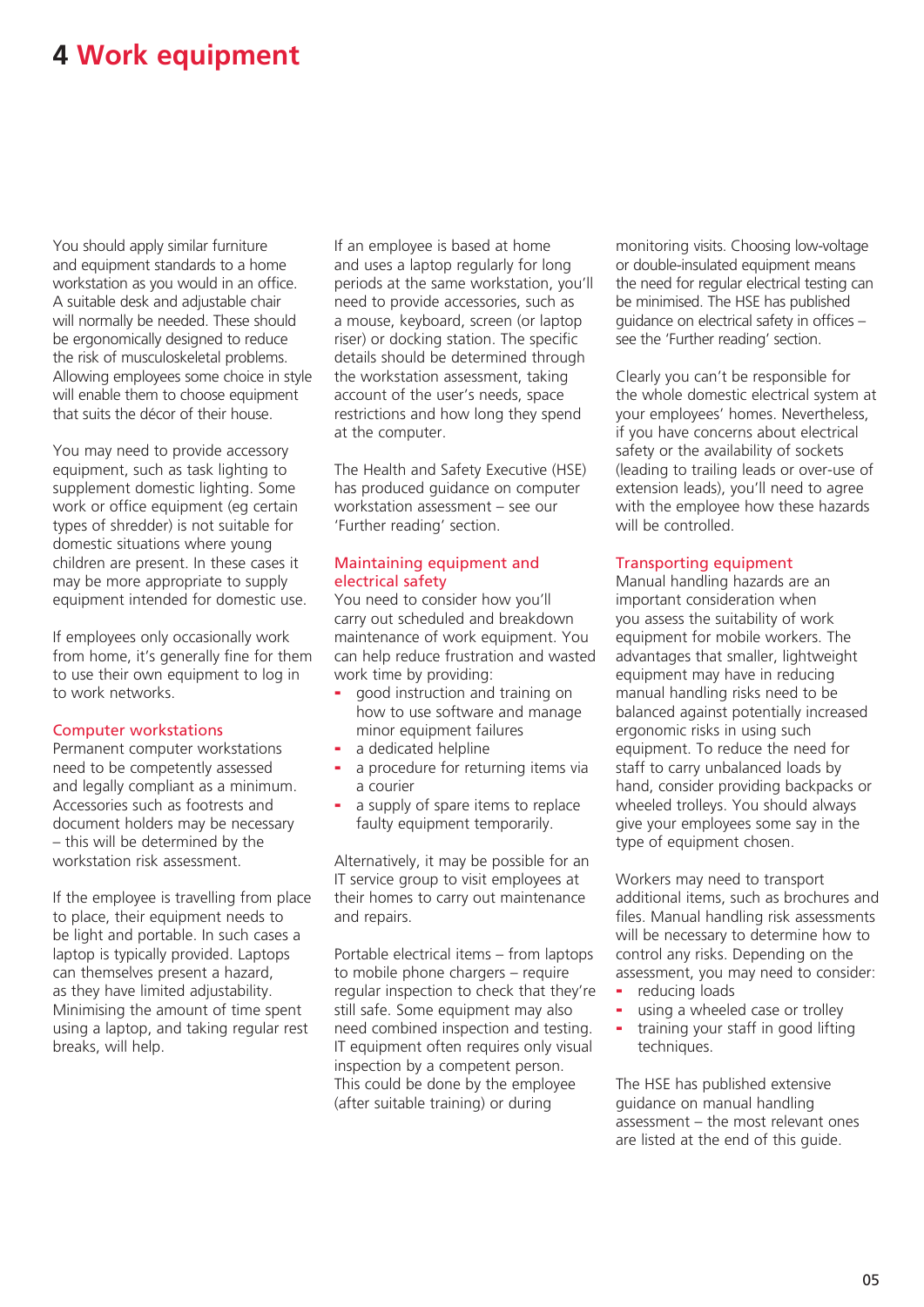### **5 Mental wellbeing**

Remote working hazards extend beyond the physical work environment. Working arrangements are also important. For example, some employees may find it difficult to adapt to working in an environment with limited social contact, while others may find it harder to manage their time or to separate work from home life. For these reasons it's important to consider competence in areas such as time- and self-management at the recruitment and selection stage, or before allowing existing employees to work from home.

Employees need to be aware of issues of time management and social isolation and they must realise that working from home isn't always an easy option. Those who apply to work from home thinking that it will give them an opportunity to juggle their work around a busy home life may find that the opposite is true, as it can be difficult to turn off the computer and close the office door at the end of the day, especially when deadlines are looming. Remote workers may be tempted to work longer than normal hours, due to the lack of direct supervision.

In some ways, '24/7 availability' is a curse of the modern age. The insistent ring of a mobile phone is difficult to ignore. The sheer volume of email can mean that workers feel they have to deal with it all the time, even when they're not officially working.

Give your staff some practical training and tips on how to separate their work and home lives. Simple things like installing a dedicated telephone line for work, which is switched to an answer phone at the end of the working day, can help. It may be appropriate to negotiate a 'lifestyle contract' with remote worker. This involves formally agreeing ground rules relating to childcare, hours of work, access to the office and use of mobile communications. You should monitor this – for example, managers could check during one-to-one meetings that their staff are managing their work–life balance effectively.

'Lone working' is also a major consideration for employees working at home and while travelling. All remote workers (including those working at another employer's premises) risk feeling isolated, and some people can find this stressful. They may also have concerns about what happens if they have an accident or become ill while working alone. Workers who travel on their own may be worried about their personal safety, particularly if they're carrying valuable equipment.

It's important to maintain good communication systems and formal means of contact with remote workers to minimise feelings of isolation. How you do this will depend on the number of remote workers you're dealing with and what they're doing, but you should consider:

regular one-to-one meetings between remote workers and their line managers, either at the employee's house or an agreed location

- regular meetings between remote workers and their co-workers – these give employees the opportunity to network and get to know each other. They can also be used to deliver training or reinforce the organisation's standards
- requiring remote workers to come into the office once a week to make sure they stay up to date with corporate systems and with staff at the office
- good access to information, such as policy documents, internal contact directories and essential files. This can usually be achieved through connecting online to the organisation's server
- access to the organisation's intranet site or a secure area of the internet for employees
- access to helplines for support in dealing with software problems and equipment failures
- procedures if information technology systems fail
- online meetings or virtual discussion forums, tele- or video-conferencing
- identifying people as key contacts who have specific responsibility for routinely contacting remote workers and acting as their first port of call
- providing contact details of key people such as employee representatives, health and safety advisers and human resources officers
- including remote workers in outof-work social occasions and celebrations and in the circulation of company newsletters and updates.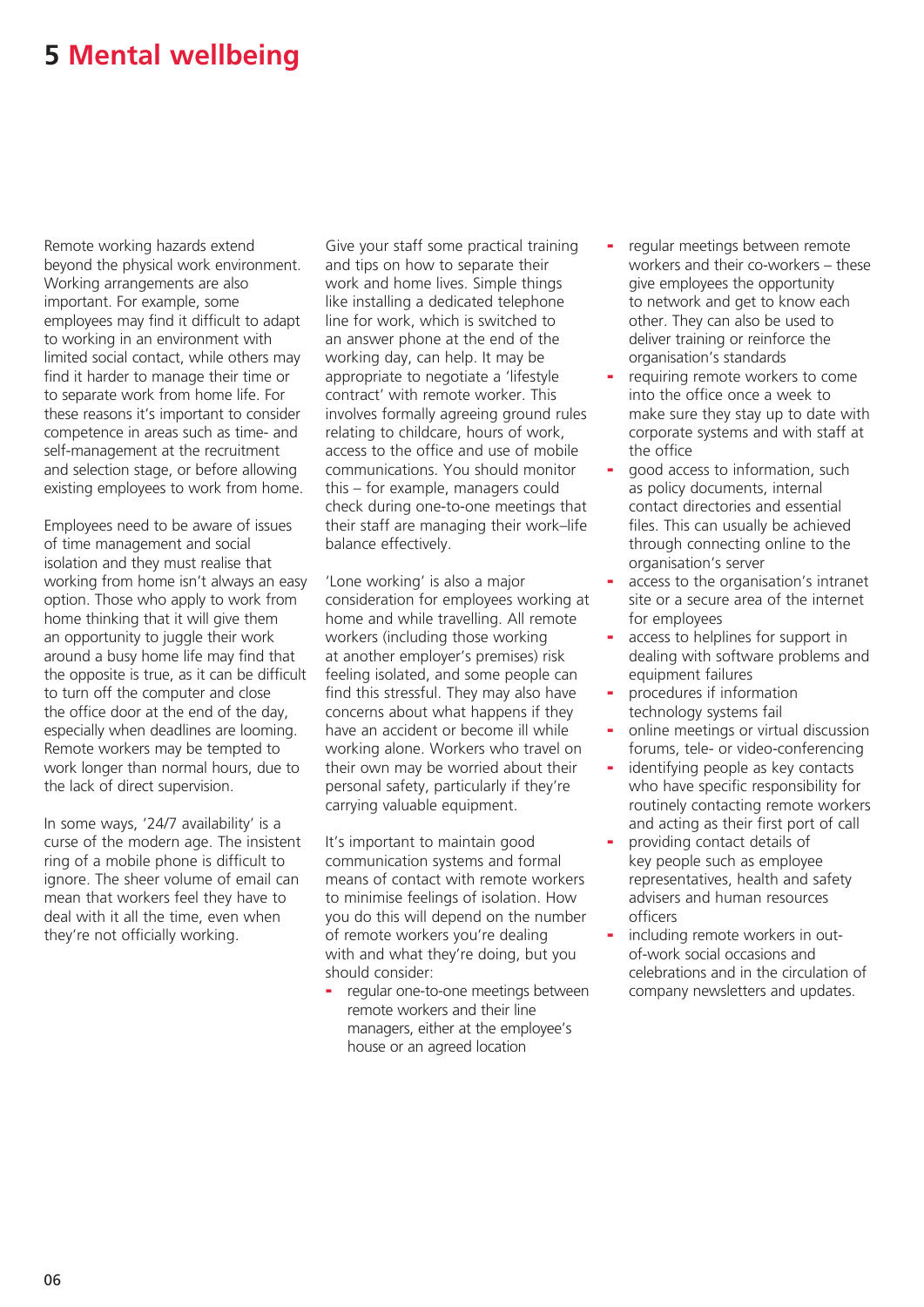# **6 Travelling**

#### Using mobile devices

Tell your employees to avoid prolonged work in unsuitable environments or where they could be vulnerable. Also encourage them to set up their workstation as ergonomically as possible and to take frequent breaks from using mobile equipment.

#### Driving

You have little control over public transport systems, but you can take steps to reduce the risks when your employees are driving.

- Where practical, encourage your staff to use trains and planes – they're safer than being on the road.
- Make sure your employees are competent and capable drivers by regularly checking their driving licences and, where necessary, providing driver training or health checks.
- Make sure that vehicles are safe for work use, and especially that:
	- they're suitable for the task, taking account of the driver's comfort, the vehicle's safety features and the need to carry additional work equipment
	- there are suitable arrangements  $\Box$ for maintenance, including requiring drivers to carry out regular safety checks
	- an emergency breakdown  $\Box$ service is provided
	- safety equipment (eg first aid kit, fire extinguisher, reflective jacket and warning triangle) is provided
	- $\blacksquare$ the insurance policy covers work activities.
- Plan journeys thoroughly and set work schedules that are realistic and flexible, so that employees don't feel under pressure to drive too fast, for too long or in bad weather.

- Make sure that employees are clear about your expectations in relation to safe driving standards – such as your policy on using mobile phones or drinking and driving (some companies insist their staff drink no alcohol at all before driving).

Employees can't concentrate on driving while they're on the phone, and it's illegal in the UK to use hand-held phones when driving. Even hands-free sets can cause distraction, and using them should also be avoided or kept to an absolute minimum. Your policy should be crystal clear: employees are only expected to make or receive phone calls when they're stationary.

The Royal Society for the Prevention of Accidents (RoSPA) has published extensive information on occupational road risk – have a look at its website. The HSE and the Department for Transport have produced joint guidance on driving at work (see our list of further reading).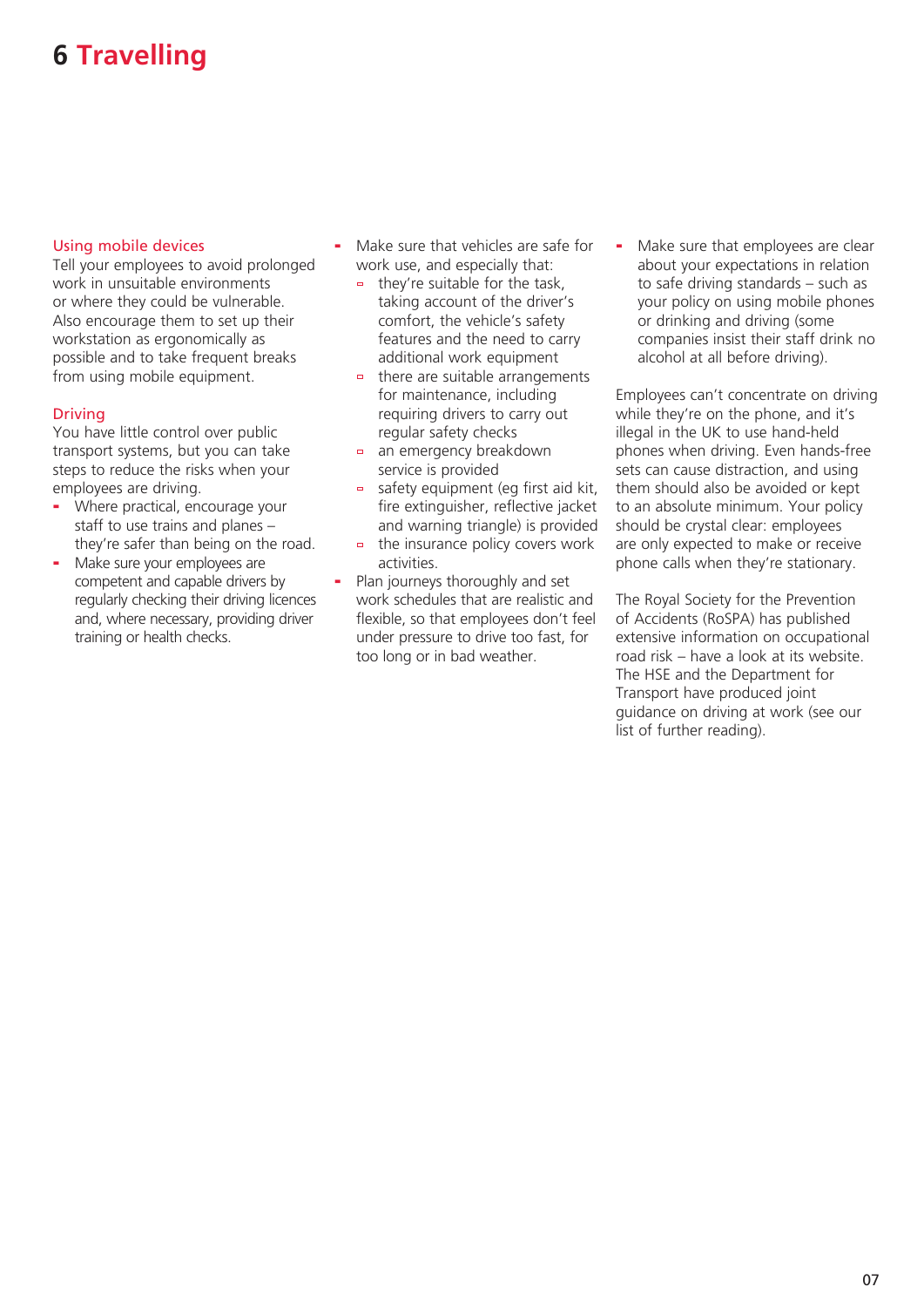# **7 Working alone**

You also need to assess the risk that an employee might suffer an accident, illness or assault while they're working alone. In many cases there won't be much difference between the risk while travelling and the risk while working alone in other ways. However, sometimes employees may have to visit people or places where they feel more vulnerable or may be at greater risk. Make sure that all of these team members have information on how to stay safe when working and travelling alone.

It's important to have a system for checking the whereabouts of workers who travel alone. As a minimum, the employee should record full details of where they're going and their expected travel time. At the end of the working day, either the employee should ring or text an agreed contact or 'buddy' to say they're home, or a family member should have details of who to contact if they have any concerns. There are mobile phone systems available that monitor lone workers' whereabouts. These can be easier to manage than systems based on 'buddy calls', but their use needs to be weighed against the loss of human contact, which may be important in avoiding feelings of isolation.

The HSE has produced guidance on risk assessment for violence and lone working. The Suzy Lamplugh Trust also provides information and resources on personal safety.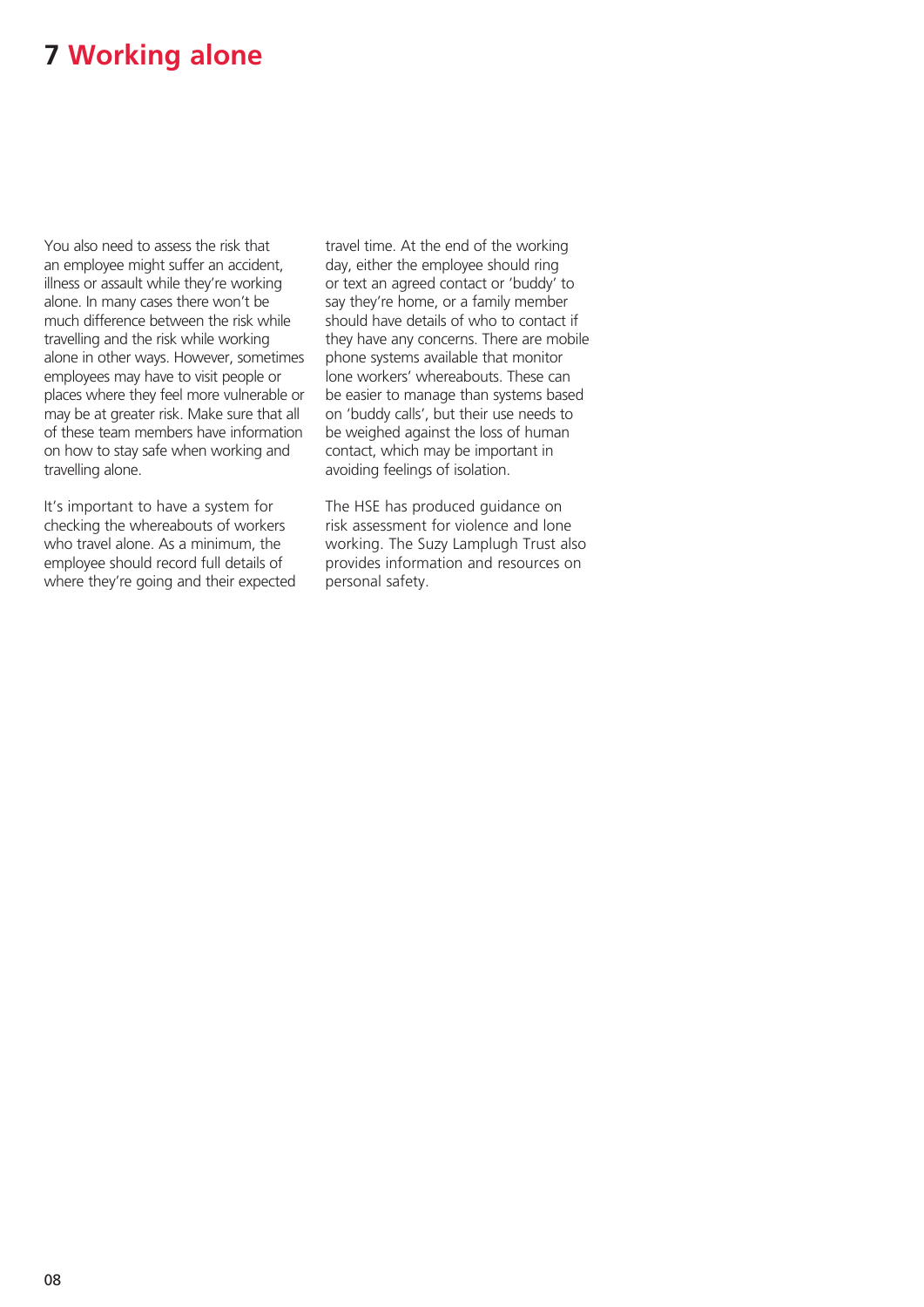## **8 Monitoring remote workers' health and safety**

Putting in place clear, consistent management systems will reduce risks to remote workers, but it's only through regular monitoring that you can be sure risks are being controlled adequately and the systems are effective. Remote workers' managers or an appointed assessor should make regular enquiries to make sure the employee is following safe practices and not experiencing aches or symptoms of stress. You should review risk assessments regularly and involve the employees affected. If it's not practical for managers to visit remote workers, the employees could complete a regular self-assessment of risk, which their line manager would check and discuss with them.

It's important to make sure that remote workers don't feel divorced from decision-making about their work and workplaces. Consultation, involvement and representation of remote workers should also be encouraged because they're effective ways of determining whether health and safety arrangements are good enough, and of making improvements. Consider setting up a regular forum where employees can discuss their work and any concerns. Some employers hold regular 'conferences' for their remote workers, mainly to provide training but also to give them an opportunity to feed back their views and experiences. In some cases, the line manager or another appropriate person may need to visit employees at home to provide advice and support.

Employees need to know the procedures for reporting work-related accidents and ill health or any health and safety concerns. All reports received should be investigated by the line manager, with competent health and safety or occupational health support where necessary. It's good practice for the manager to enquire proactively about the health and safety of employees and it's also advisable for organisations to monitor staff turnover and sickness rates. If these are higher than average, it may indicate that staff aren't happy with working arrangements.

Remote workers should be included in company occupational health services such as health surveillance. If they use computers, they should receive free eye tests as appropriate.

The health and safety adviser should also monitor the organisation's health and safety arrangements for remote working and their effectiveness. The 'Audit checklist for remote working' and 'Feedback checklist for remote workers' may help with this.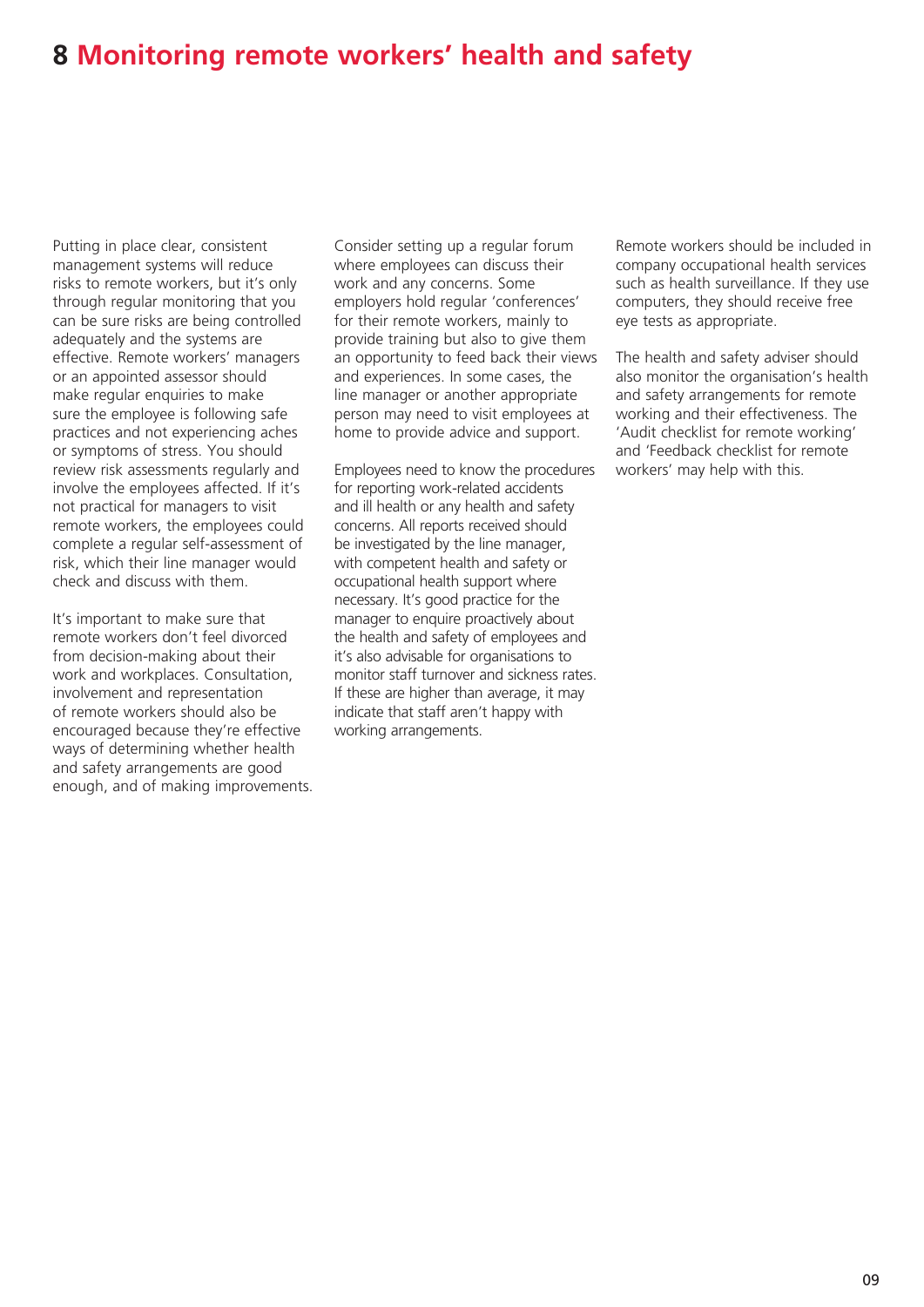# **More information**

More detailed information on health and safety risks associated with remote working is available in the publications and on the websites listed here.

#### HSE publications and website

The HSE website ([www.hse.gov.uk](http://www.hse.gov.uk)) contains topic pages on a number of key risk areas, including stress, road safety and musculoskeletal disorders. They give guidance on good practice and links to more detailed guidance.

The following HSE publications are available from HSE Books, PO Box 1999, Sudbury, Suffolk, CO10 2WA. Many are free guides which you can download in pdf format from the HSE website.

- *Driving at work: managing workrelated road risk* (INDG382), [www.hse.gov.uk/pubns/](http://www.hse.gov.uk/pubns/indg382.pdf)  [indg382.pdf](http://www.hse.gov.uk/pubns/indg382.pdf)
- *Getting to grips with manual handling* (INDG143), [www.hse.gov.uk/pubns/](http://www.hse.gov.uk/pubns/indg143.pdf)  [indg143.pdf](http://www.hse.gov.uk/pubns/indg143.pdf)
- *Health and safety of homeworkers: good practice case studies* (RR262), [www.hse.gov.uk/research/rrhtm/](http://www.hse.gov.uk/research/rrhtm/rr262.htm)  [rr262.htm](http://www.hse.gov.uk/research/rrhtm/rr262.htm)
- *Homeworking guidance for employers and employees on health and safety* (INDG226), [www.hse.gov.uk/pubns/](http://www.hse.gov.uk/pubns/indg226.pdf)  [indg226.pdf](http://www.hse.gov.uk/pubns/indg226.pdf)
- *Maintaining portable electrical appliances in offices and other low-risk environments* (INDG236), [www.hse.gov.uk/pubns/](http://www.hse.gov.uk/pubns/indg236.pdf)  [indg236.pdf](http://www.hse.gov.uk/pubns/indg236.pdf)
- *Management of Health and Safety at Work Regulations 1999*  [www.legislation.gov.uk/uksi/](http://www.legislation.gov.uk/uksi/1999/3242/contents/made)  [1999/3242/contents/made](http://www.legislation.gov.uk/uksi/1999/3242/contents/made)
- *Managing the causes of work related stress* (HSG218). [www.hse.gov.uk/pubns/](http://www.hse.gov.uk/pubns/books/hsg218.htm)  [books/hsg218.htm](http://www.hse.gov.uk/pubns/books/hsg218.htm)
- *Manual handling assessment charts* (INDG383), [www.hse.gov.uk/](http://www.hse.gov.uk/pubns/indg383.pdf)  [pubns/indg383.pdf](http://www.hse.gov.uk/pubns/indg383.pdf)
- *Manual Handling Operations Regulations 1992. Guidance on Regulations* (L23), [www.hse.gov.uk/pubns/books/](http://www.hse.gov.uk/pubns/books/l23.htm)  [l23.htm](http://www.hse.gov.uk/pubns/books/l23.htm)
- *Memorandum of guidance on the Electricity at Work Regulations 1989* (HSR25)
- *Provision and Use of Work Equipment Regulations 1998* (L22), [www.hse.gov.uk/pubns/books/](http://www.hse.gov.uk/pubns/books/l22.htm)  [l22.htm](http://www.hse.gov.uk/pubns/books/l22.htm)
- *The law on VDUs: An easy guide making sure your office complies with the Health and Safety (Display Screen Equipment) Regulations 1992 (as amended in 2002)* (HSG90), [www.hse.gov.uk/pubns/](http://www.hse.gov.uk/pubns/books/hsg90.htm)  [books/hsg90.htm](http://www.hse.gov.uk/pubns/books/hsg90.htm)
- *Working alone in safety* (INDG73), [www.hse.gov.uk/pubns/](http://www.hse.gov.uk/pubns/indg73.pdf)  [indg73.pdf](http://www.hse.gov.uk/pubns/indg73.pdf)
- *Working with VDUs* (INDG36), [www.hse.gov.uk/pubns/](http://www.hse.gov.uk/pubns/indg36.pdf)  [indg36.pdf](http://www.hse.gov.uk/pubns/indg36.pdf)
- *Work with display screen equipment: Health and Safety (Display Screen Equipment) Regulations 1992 as amended by the Health and Safety (Miscellaneous Amendments) Regulations 2002* (L26), [www.hse.gov.uk/msd/dse/](http://www.hse.gov.uk/msd/dse/guidance.htm)  [guidance.htm](http://www.hse.gov.uk/msd/dse/guidance.htm)
- VDU workstation checklist, [www.hse.gov.uk/pubns/ck1.htm](http://www.hse.gov.uk/pubns/ck1.htm)
- *Violence at work: a guide for employers* (INDG69), [www.hse.gov.uk/pubns/](http://www.hse.gov.uk/pubns/indg69.pdf)  [indg69.pdf](http://www.hse.gov.uk/pubns/indg69.pdf)

#### GOV.UK

GOV.UK is a government site that offers information and services to businesses and detailed guidance for professionals. [www.gov.uk](http://www.gov.uk)

#### Other useful websites

- [www.gilgordon.com](http://www.gilgordon.com) a US remote working site
- $www.rospa.com the RoSPA site$  $www.rospa.com the RoSPA site$ contains information and resources on occupational road risk
- [www.suzylamplugh.org](http://www.suzylamplugh.org) the Suzy Lamplugh Trust's website contains information on personal safety when working and travelling alone

#### Useful contacts

The Telework Association (also known as TCA) 61 Charterhouse Road **Orpington** Kent BR6 9EN +44 (0)800 616008 [www.telework.org.uk](http://www.telework.org.uk)

Working Families 1–3 Berry Street London EC1V 0AA +44 (0)20 7253 7243 [www.workingfamilies.org.uk](http://www.workingfamilies.org.uk)

The Work Foundation (previously the Industrial Society) 21 Palmer Street London SW1H 0AD +44 (0)8701 656700 [www.theworkfoundation.com](http://www.theworkfoundation.com)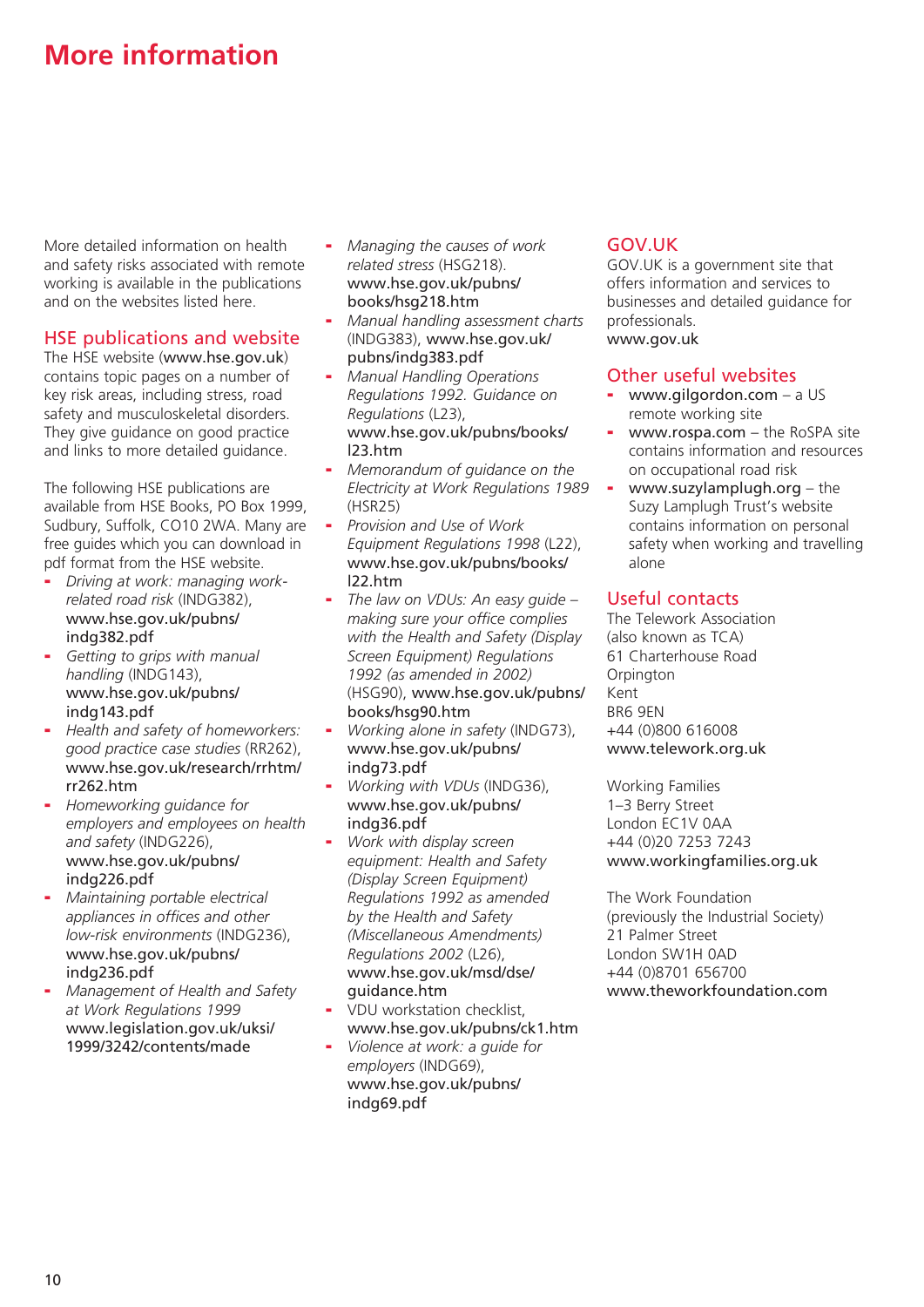# **Assessment checklist for remote working**

| Name of remote worker:                                                                                                                          |                   | Address, location, phone number: |       |  |
|-------------------------------------------------------------------------------------------------------------------------------------------------|-------------------|----------------------------------|-------|--|
| Work activity:                                                                                                                                  |                   |                                  |       |  |
| Name of assessor:                                                                                                                               |                   | Date:                            |       |  |
|                                                                                                                                                 |                   | Date of next review:             |       |  |
| <b>General working environment</b>                                                                                                              | Yes/<br><b>No</b> | Management action required?      | Done? |  |
| Environment<br>$\mathbf{1}$                                                                                                                     |                   |                                  |       |  |
| Does the employee need additional task lighting?                                                                                                |                   |                                  |       |  |
| Do lighting or windows cause glare on their monitor?                                                                                            |                   |                                  |       |  |
| If windows cause glare, are curtains or blinds<br>provided?                                                                                     |                   |                                  |       |  |
| Does the employee find the heating and ventilation<br>acceptable?                                                                               |                   |                                  |       |  |
| 2 Electrical                                                                                                                                    |                   |                                  |       |  |
| Is the fixed electrical system in good condition (eg no<br>damaged sockets or wiring)?                                                          |                   |                                  |       |  |
| Are there enough sockets?                                                                                                                       |                   |                                  |       |  |
| Does the employee know the arrangements for<br>ensuring portable appliances are maintained safely<br>and how to check them visually for faults? |                   |                                  |       |  |
| Are there any faults on existing portable electrical<br>equipment?                                                                              |                   |                                  |       |  |
| 3 Fire                                                                                                                                          |                   |                                  |       |  |
| Are flammable materials (eg paper) and ignition<br>sources (eq cigarettes) kept to a minimum?                                                   |                   |                                  |       |  |
| Do you have an escape plan in case of fire?                                                                                                     |                   |                                  |       |  |
| Is there a smoke detector or fire alarm that is regularly<br>checked?                                                                           |                   |                                  |       |  |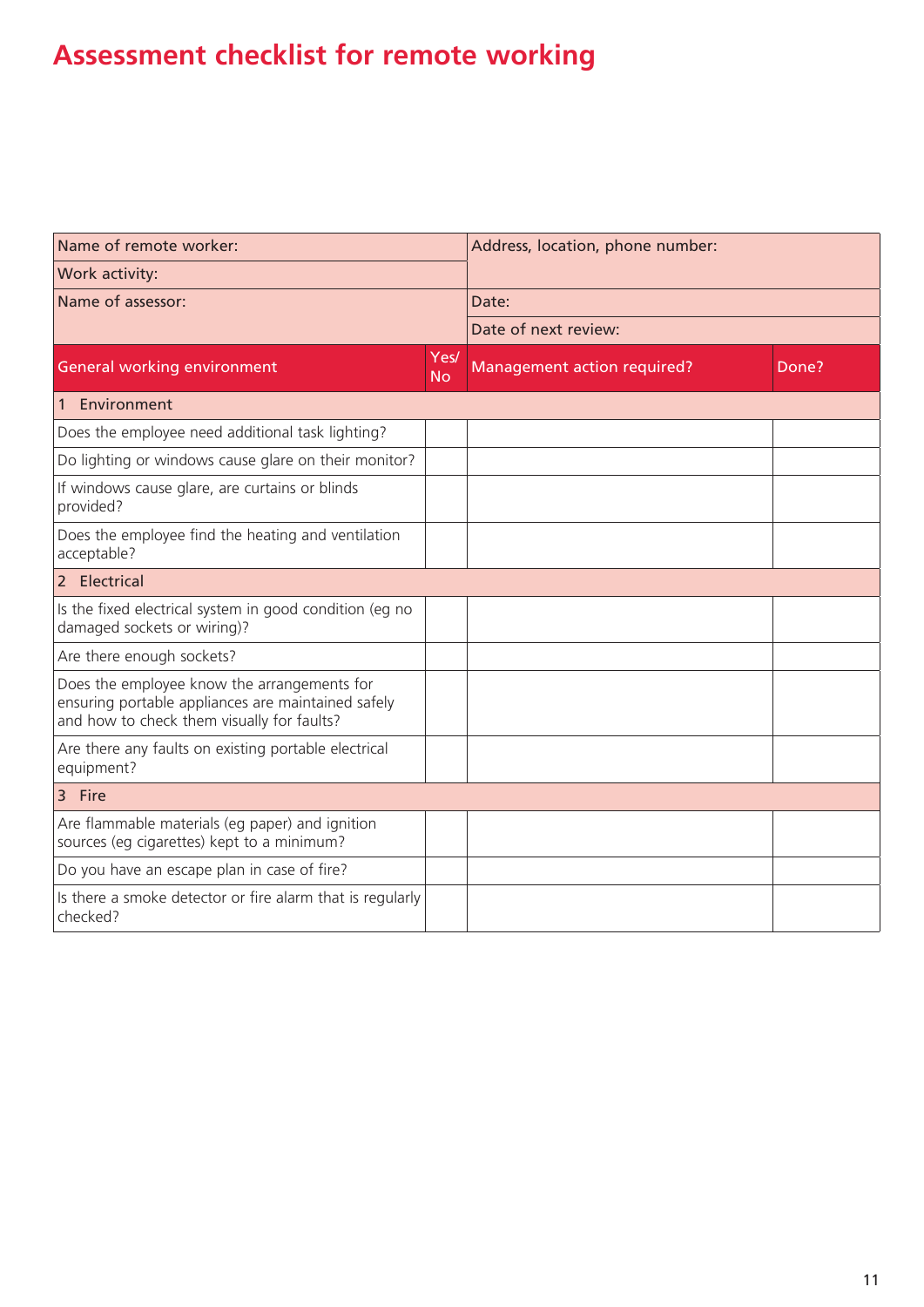| General working environment (continued)                                                                                             | Yes/<br><b>No</b> | Management action required? | Done? |  |
|-------------------------------------------------------------------------------------------------------------------------------------|-------------------|-----------------------------|-------|--|
| 4 Workspace and storage                                                                                                             |                   |                             |       |  |
| Is there enough space for the employee to work<br>comfortably?                                                                      |                   |                             |       |  |
| Does the work area provide enough privacy and<br>freedom from disturbances?                                                         |                   |                             |       |  |
| Does the employee have enough storage space?                                                                                        |                   |                             |       |  |
| Is there adequate segregation from non-workers (eg<br>children, pets)?                                                              |                   |                             |       |  |
| Are there any slip or trip hazards?                                                                                                 |                   |                             |       |  |
| 5 Miscellaneous                                                                                                                     |                   |                             |       |  |
| Are there any concerns about managing working<br>hours, workload or work-life balance?                                              |                   |                             |       |  |
| Is the employee aware of arrangements for managing<br>road risk?                                                                    |                   |                             |       |  |
| Is the employee aware of arrangements for lone<br>working?                                                                          |                   |                             |       |  |
| Is the employee aware of arrangements and<br>requirements for communication and reporting to the<br>office base?                    |                   |                             |       |  |
| Is the employee aware of how to get help on using<br>computers or other equipment?                                                  |                   |                             |       |  |
| Does the employee have to carry out significant<br>manual handling? (If yes, you need to carry out a<br>manual handling assessment) |                   |                             |       |  |
| Are there any security concerns?                                                                                                    |                   |                             |       |  |
| Are there any other concerns? (Please specify)                                                                                      |                   |                             |       |  |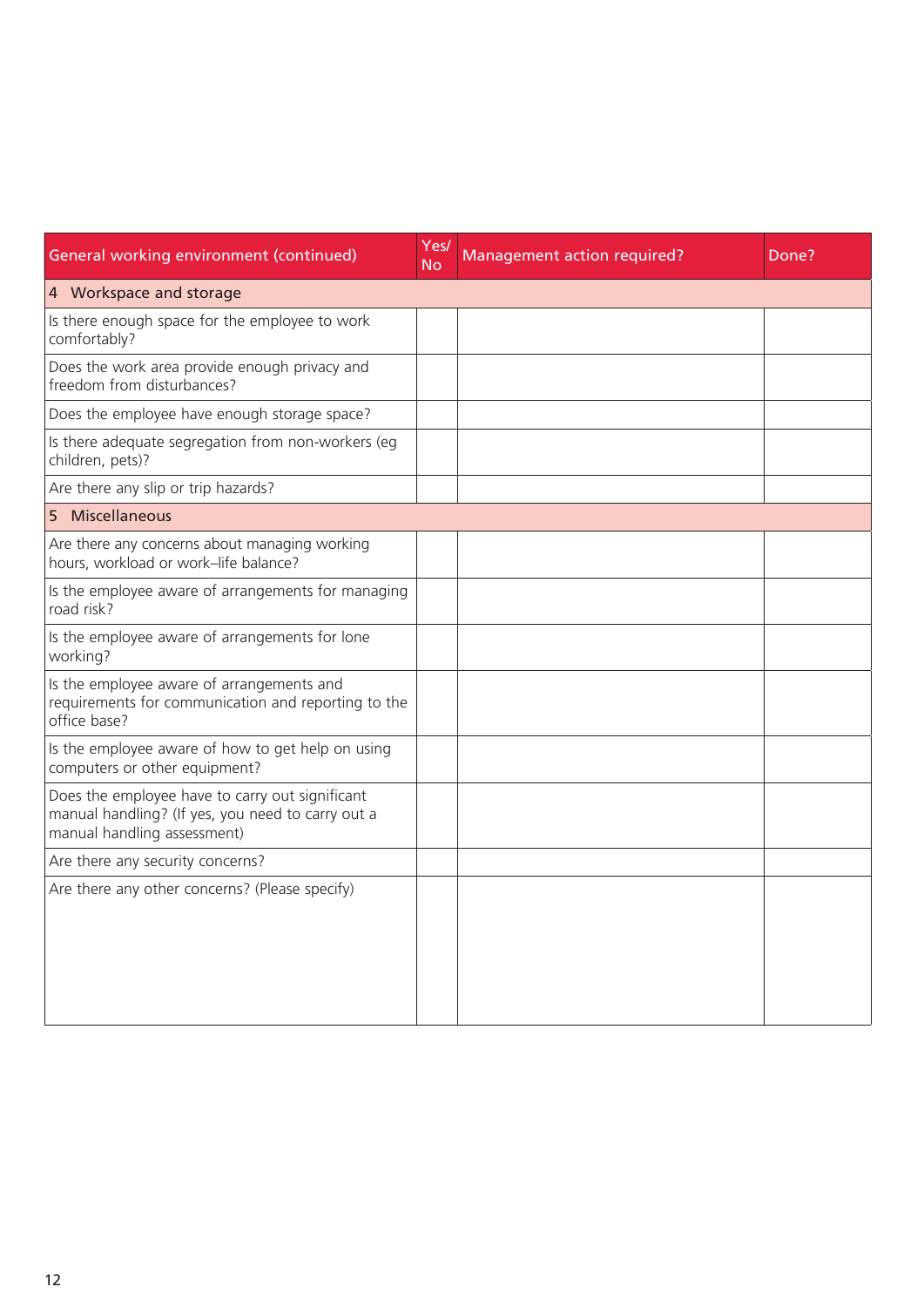| Computer work                                                                                                                                | Yes/<br><b>No</b> | Management action required? | Done? |
|----------------------------------------------------------------------------------------------------------------------------------------------|-------------------|-----------------------------|-------|
| 6 Workstation and computer use                                                                                                               |                   |                             |       |
| Does the employee know how to set up the<br>workstation and chair for safe use?                                                              |                   |                             |       |
| Is the screen clear, readable and flicker-free?                                                                                              |                   |                             |       |
| Are the brightness and contrast adjustable and does<br>the employee know how to adjust them?                                                 |                   |                             |       |
| Are the employee's eyes level with the top of the<br>screen?                                                                                 |                   |                             |       |
| Is the keyboard tiltable and is there space in front of it<br>to rest hands when not typing?                                                 |                   |                             |       |
| Are the screen, computer and keyboard kept clean?                                                                                            |                   |                             |       |
| Is the chair adjustable and has it been adjusted to suit<br>the employee's needs?                                                            |                   |                             |       |
| Does the employee need a footrest? (Are the feet<br>not flat on the floor when the chair is adjusted to the<br>right height for typing?)     |                   |                             |       |
| Is there enough legroom for free movement?                                                                                                   |                   |                             |       |
| Are equipment and papers within easy reach?                                                                                                  |                   |                             |       |
| Is there enough space on the desk for work?                                                                                                  |                   |                             |       |
| Is the mouse or input device suitable?                                                                                                       |                   |                             |       |
| Does the employee need a document holder?                                                                                                    |                   |                             |       |
| Does the employee take adequate breaks from<br>computer work?                                                                                |                   |                             |       |
| When using the computer, does the employee get<br>aches, pains, tingling or pins and needles in the<br>hands, arms, shoulders, neck or back? |                   |                             |       |
| Do the symptoms persist after the employee has<br>stopped working on the computer?                                                           |                   |                             |       |
| Does the employee regularly suffer from blurred/poor<br>vision, red/sore/dry eyes or headaches while using the<br>computer?                  |                   |                             |       |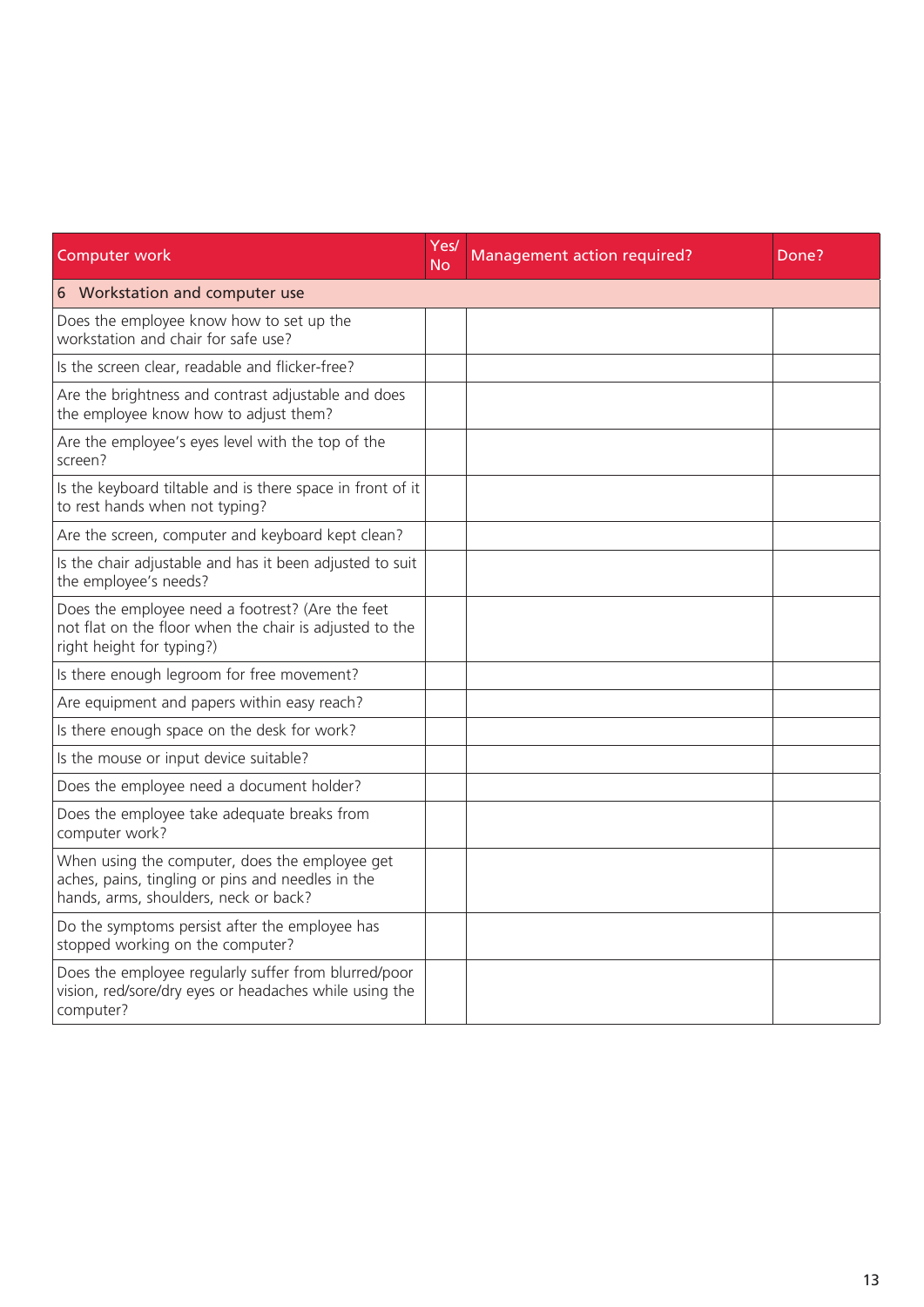| Computer work (continued)                                                                                                                             | Yes/<br><b>No</b> | Management action required? | Done? |
|-------------------------------------------------------------------------------------------------------------------------------------------------------|-------------------|-----------------------------|-------|
| 7 <sup>1</sup><br>Laptops                                                                                                                             |                   |                             |       |
| Does the employee need a screen, keyboard, mouse<br>or docking station? (These will be needed if the<br>laptop is regularly used for long periods)    |                   |                             |       |
| Does the employee need a rucksack or trolley bag to<br>transport the laptop?                                                                          |                   |                             |       |
| Is the employee over-reliant on handheld devices or<br>smartphones for written communication? Do they<br>need a full-size laptop or desktop computer? |                   |                             |       |
| Are there any other concerns? (Please specify)                                                                                                        |                   |                             |       |

If the employee fills in this form and the supervisor does not personally see the office, it's a good idea to attach a photograph or plan of the room showing the workstation and where the windows, doors and sockets are.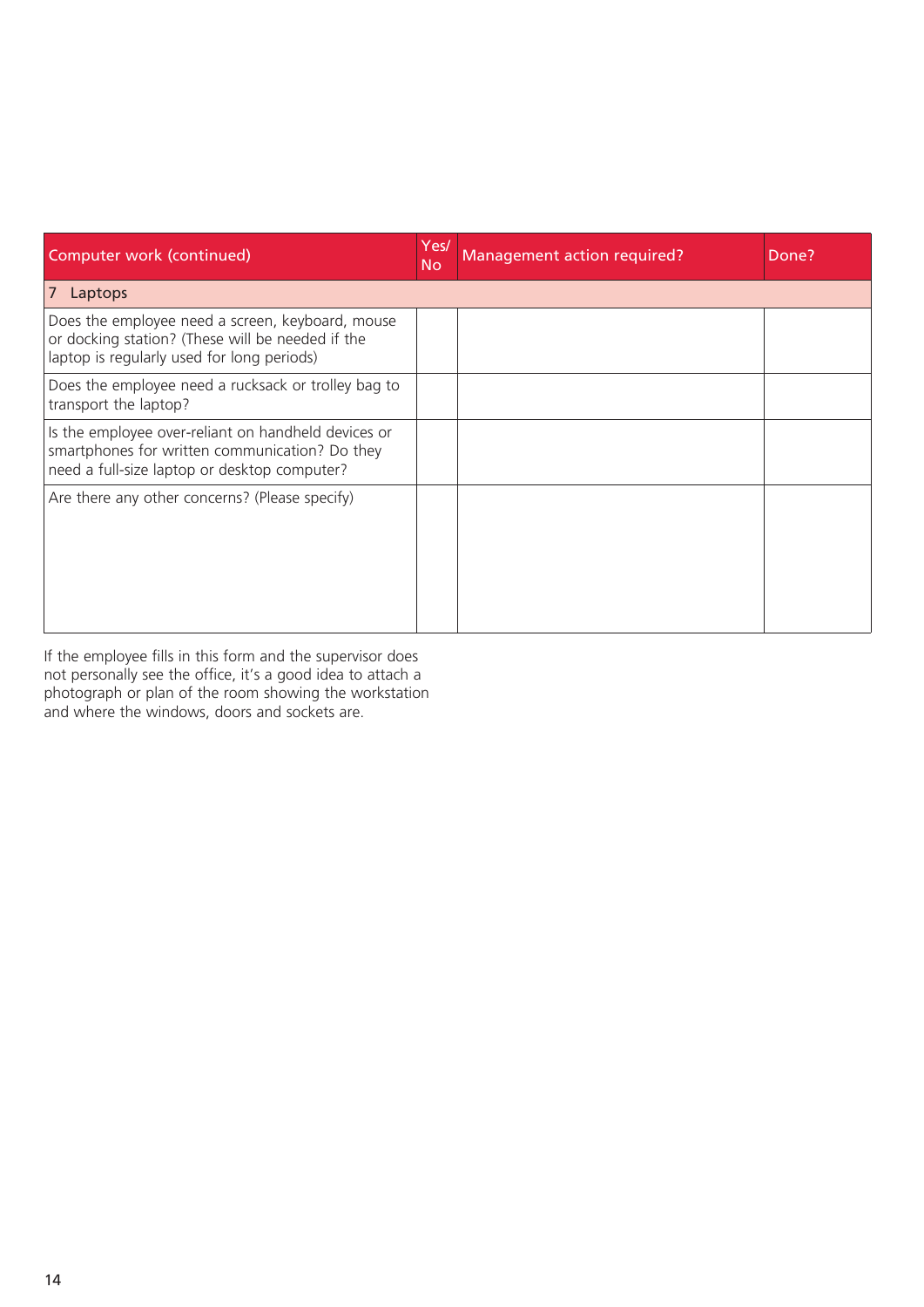# **Feedback checklist for remote workers**

| Name of remote worker:                                                                                                                                                                                                                                                                                                 |                   | Address, location, phone number: |       |  |
|------------------------------------------------------------------------------------------------------------------------------------------------------------------------------------------------------------------------------------------------------------------------------------------------------------------------|-------------------|----------------------------------|-------|--|
| Work activity:                                                                                                                                                                                                                                                                                                         |                   |                                  |       |  |
| Line manager:                                                                                                                                                                                                                                                                                                          |                   | Date:                            |       |  |
| Feedback from remote worker                                                                                                                                                                                                                                                                                            | Yes/<br><b>No</b> | Management action required?      | Done? |  |
| Have you read and understood your organisation's<br>policy and safe working procedures relating to<br>remote working?                                                                                                                                                                                                  |                   |                                  |       |  |
| Are you happy with the arrangements for<br>communicating with your manager or other team<br>members:<br>face to face?<br>by telephone?<br>by email or post?                                                                                                                                                            |                   |                                  |       |  |
| Do you have good access to organisational<br>information (eg by email, intranet, newsletter)?                                                                                                                                                                                                                          |                   |                                  |       |  |
| Have you been trained or instructed on the health and<br>safety risks associated with remote working?                                                                                                                                                                                                                  |                   |                                  |       |  |
| Has a risk assessment been done for your<br>workstation, work environment and activities?                                                                                                                                                                                                                              |                   |                                  |       |  |
| Have you been given guidance on:<br>health and safety when working at home?<br>safe set-up and use of your workstation<br>(including laptops)?<br>how to use appropriate software?<br>troubleshooting and maintenance of equipment?<br>safe lifting and handling of work equipment?<br>working alone?<br>safe driving? |                   |                                  |       |  |
| Do you take regular breaks from computer work?                                                                                                                                                                                                                                                                         |                   |                                  |       |  |
| When travelling alone, do you regularly contact the<br>office or a 'buddy' to let them know you are safe?                                                                                                                                                                                                              |                   |                                  |       |  |
| Do you regularly inspect the safety of your<br>workstation and equipment and provide feedback to<br>your manager?                                                                                                                                                                                                      |                   |                                  |       |  |
| Do you have any concerns about managing your<br>working hours, workload or work-life balance?                                                                                                                                                                                                                          |                   |                                  |       |  |
| Do you know how to report work-related accidents<br>or ill health?                                                                                                                                                                                                                                                     |                   |                                  |       |  |
| Do you know how to report health and safety<br>concerns?                                                                                                                                                                                                                                                               |                   |                                  |       |  |
| Please detail any health and safety concerns you<br>would like to raise now.                                                                                                                                                                                                                                           |                   |                                  |       |  |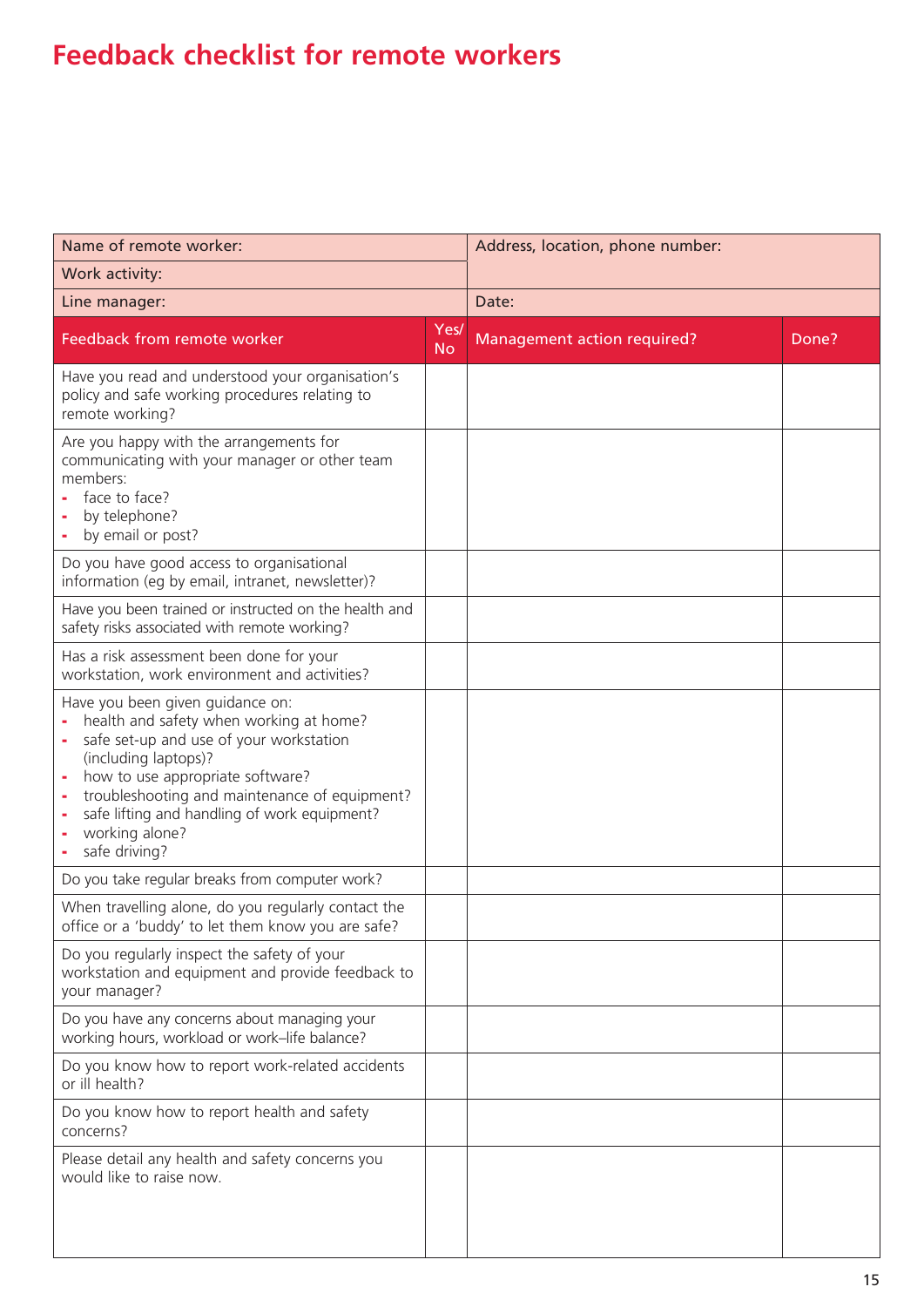# **Audit checklist for remote working**

| Location of audit:                                                                                                                                                                       |                   | Auditor:                    |       |  |
|------------------------------------------------------------------------------------------------------------------------------------------------------------------------------------------|-------------------|-----------------------------|-------|--|
|                                                                                                                                                                                          |                   | Date of audit:              |       |  |
|                                                                                                                                                                                          |                   | Date of next review:        |       |  |
| <b>General issues</b>                                                                                                                                                                    | Yes/<br><b>No</b> | Management action required? | Done? |  |
| Are there adequate recruitment and selection criteria<br>for appointing people suited to remote working?                                                                                 |                   |                             |       |  |
| Are there up-to-date records of remote workers (eg who<br>they are, where and when they work, what they do)?                                                                             |                   |                             |       |  |
| Are records of risk assessments, monitoring and<br>feedback for remote workers maintained?                                                                                               |                   |                             |       |  |
| Do line managers understand their responsibilities for<br>the health and safety of remote workers under their<br>control, and are they competent to undertake them?                      |                   |                             |       |  |
| Are there suitable arrangements for communicating<br>with and consulting remote workers?                                                                                                 |                   |                             |       |  |
| Are there suitable arrangements for providing remote<br>workers with information, instruction and training?                                                                              |                   |                             |       |  |
| Are supervision arrangements adequate?                                                                                                                                                   |                   |                             |       |  |
| Are there written standards for the health and safety of<br>remote workers covering the associated risks?                                                                                |                   |                             |       |  |
| Do arrangements for procuring work equipment take<br>account of the needs of remote workers?                                                                                             |                   |                             |       |  |
| Are there suitable arrangements for maintaining remote<br>workers' work equipment in a safe condition?                                                                                   |                   |                             |       |  |
| Are arrangements for local risk assessment adequate?                                                                                                                                     |                   |                             |       |  |
| Are arrangements in place for monitoring the health<br>and safety of remote workers?                                                                                                     |                   |                             |       |  |
| Are policies and procedures on remote working<br>reviewed regularly, taking account of:<br>outcomes of monitoring?<br>feedback from remote workers?<br>changes in law and best practice? |                   |                             |       |  |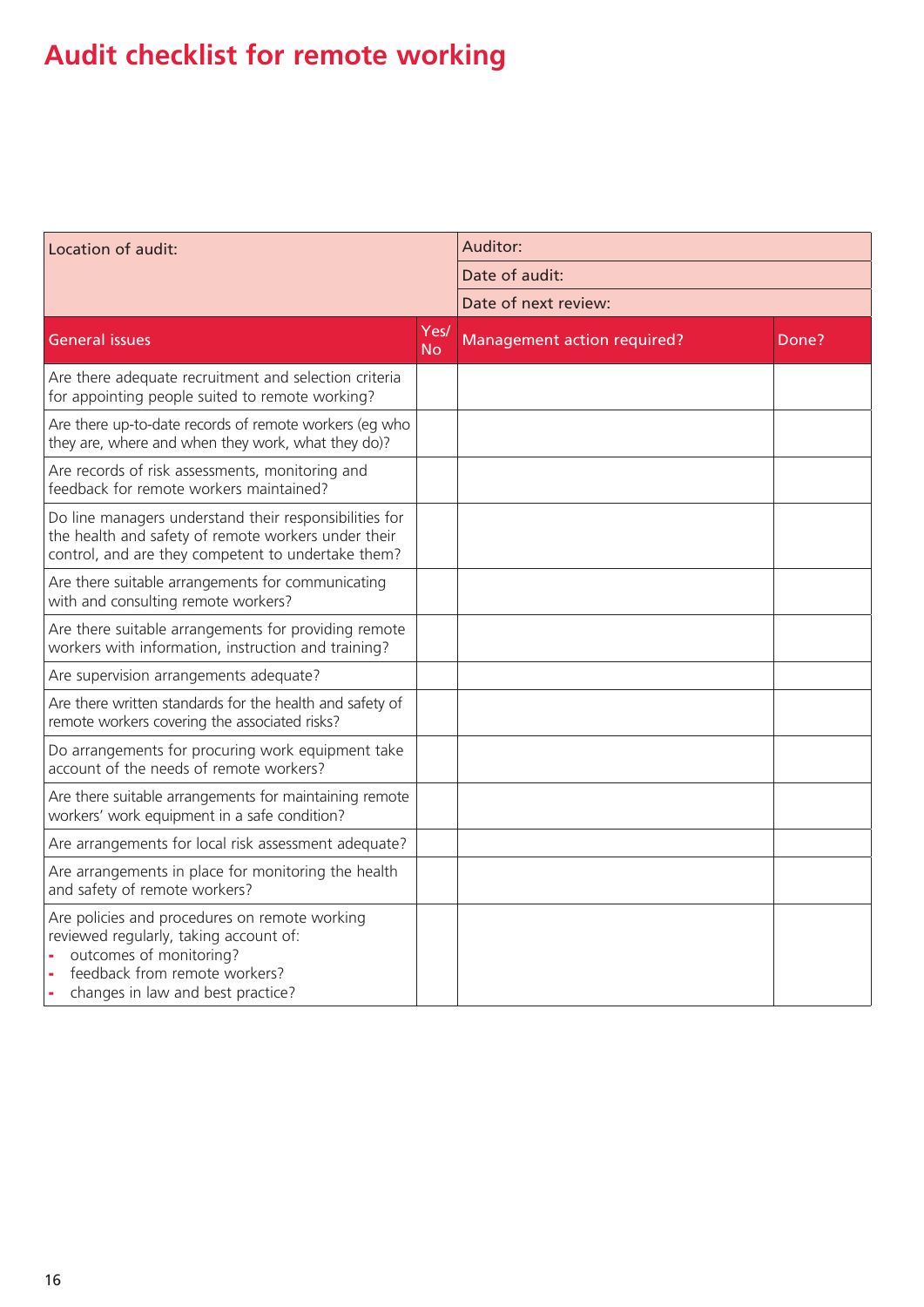| Working at home: do you have suitable<br>arrangements for:                                                                                                                                                                                                                                                                                                                           | Yes/<br>No        | Management action required?        | Done? |
|--------------------------------------------------------------------------------------------------------------------------------------------------------------------------------------------------------------------------------------------------------------------------------------------------------------------------------------------------------------------------------------|-------------------|------------------------------------|-------|
| assessing the suitability of the home environment?                                                                                                                                                                                                                                                                                                                                   |                   |                                    |       |
| purchasing and providing suitable work equipment,<br>taking account of ergonomic risks and the home<br>environment?                                                                                                                                                                                                                                                                  |                   |                                    |       |
| assessing computer workstations?                                                                                                                                                                                                                                                                                                                                                     |                   |                                    |       |
| inspecting and maintaining work equipment,<br>including setting 'write-off' periods?                                                                                                                                                                                                                                                                                                 |                   |                                    |       |
| controlling the risk of work-related stress, including<br>isolation or poorly managed work-life balance?                                                                                                                                                                                                                                                                             |                   |                                    |       |
| Working at another employer's workplace                                                                                                                                                                                                                                                                                                                                              | Yes/<br><b>No</b> | Management action required?        | Done? |
| Is there a formal agreement specifying the<br>responsibilities of each employer for health and safety<br>arrangements?                                                                                                                                                                                                                                                               |                   |                                    |       |
| Does the agreement specify standards and<br>responsibilities for:<br>the work environment?<br>work equipment, including provision of<br>accessories?                                                                                                                                                                                                                                 |                   |                                    |       |
| Are there suitable arrangements for:<br>controlling ergonomic risks from the computer<br>workstation?<br>controlling work-related stress?                                                                                                                                                                                                                                            |                   |                                    |       |
| Are the aspects covered in the 'General issues'<br>checklist also adequate in the host employer's<br>organisation?                                                                                                                                                                                                                                                                   |                   |                                    |       |
| Travelling                                                                                                                                                                                                                                                                                                                                                                           | Yes/<br><b>No</b> | <b>Management action required?</b> | Done? |
| Do you have suitable arrangements for:<br>purchasing and providing suitable work<br>equipment, taking account of manual handling<br>and ergonomic risks?<br>inspecting and maintaining work equipment?<br>controlling the risk of work-related stress,<br>including isolation or poorly managed work-life<br>balance?<br>control of road risks?<br>control of manual handling risks? |                   |                                    |       |
| Have employees been given guidance on:<br>setting up computer workstations ergonomically?<br>safe manual handling?<br>lone working?<br>safe driving?                                                                                                                                                                                                                                 |                   |                                    |       |
| Is there a system for monitoring the whereabouts of<br>remote workers who are travelling?                                                                                                                                                                                                                                                                                            |                   |                                    |       |